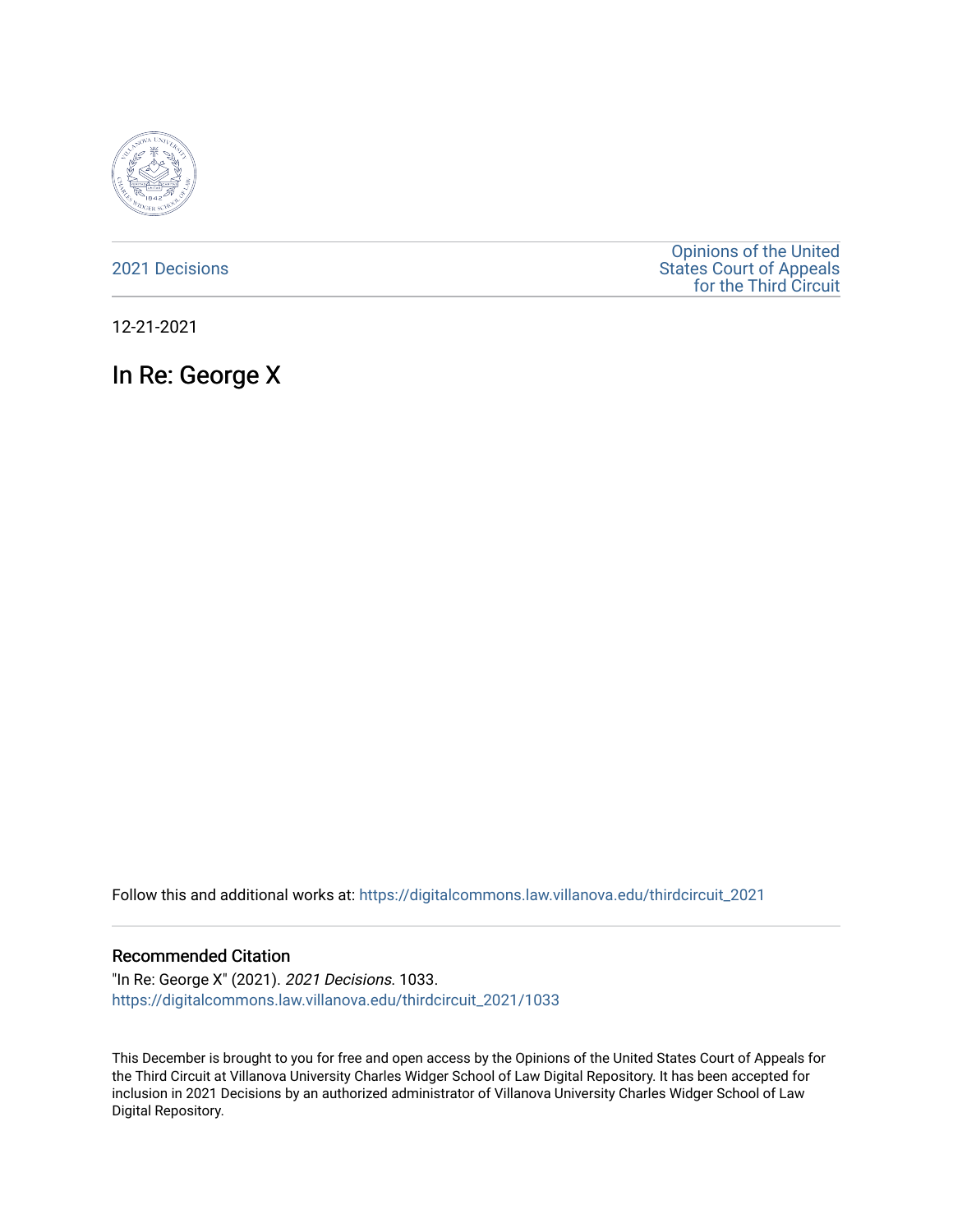### **HLD-002 NOT PRECEDENTIAL**

## UNITED STATES COURT OF APPEALS FOR THE THIRD CIRCUIT

\_\_\_\_\_\_\_\_\_\_\_

No. 21-3102 \_\_\_\_\_\_\_\_\_\_\_

In re: GEORGE X, Petitioner

On a Petition for Writ of Mandamus from the United States District Court for the District of Delaware (Related to Civ. No. 1-21-cv-00499)

\_\_\_\_\_\_\_\_\_\_\_\_\_\_\_\_\_\_\_\_\_\_\_\_\_\_\_\_\_\_\_\_\_\_\_\_

\_\_\_\_\_\_\_\_\_\_\_\_\_\_\_\_\_\_\_\_\_\_\_\_\_\_\_\_\_\_\_\_\_\_\_\_

Submitted Pursuant to Rule 21, Fed. R. App. P. November 23, 2021

Before: CHAGARES<sup>1</sup>, Chief Judge, PORTER and FUENTES, Circuit Judges

(Opinion filed: December 21, 2021) \_\_\_\_\_\_\_\_\_

# OPINION\* \_\_\_\_\_\_\_\_\_

PER CURIAM

In November 2021, pro se petitioner George X filed a mandamus petition

requesting that we direct the United States District Court for the District of Delaware to

order service of process under 28 U.S.C. § 1915(d). However, after he filed his

<sup>&</sup>lt;sup>1</sup> Honorable Michael A. Chagares, United States Circuit Judge for the Third Circuit, assumed Chief Judge status on December 4, 2021.

<sup>\*</sup> This disposition is not an opinion of the full Court and pursuant to I.O.P. 5.7 does not constitute binding precedent.